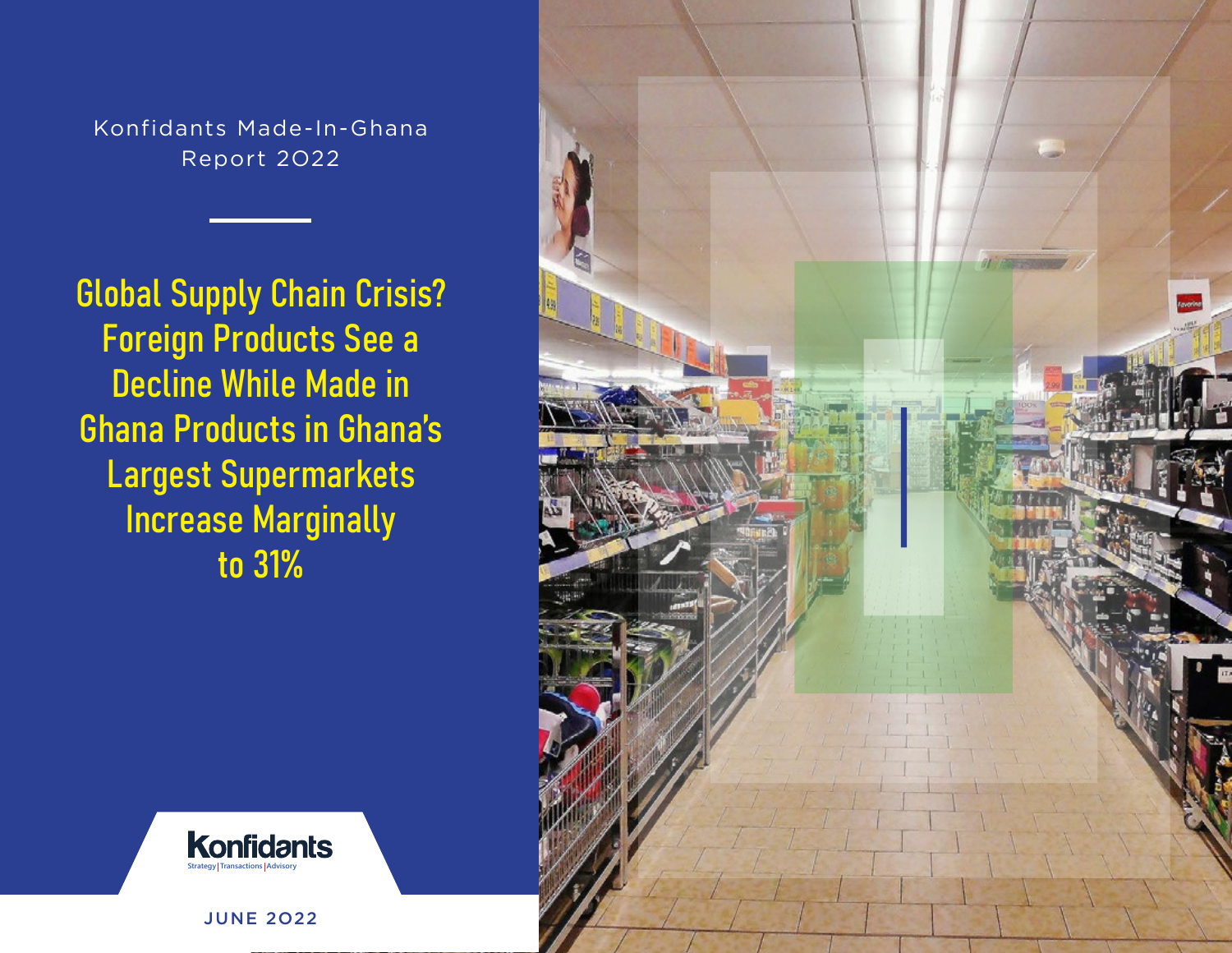## 1. Introduction

The government of Ghana, in collaboration with other stakeholders, has continued to make various efforts to promote Made-In-Ghana (MIG) goods across the country. The government led initiative through the Food and Drugs Authority (FDA) to promote prime shelf space allocations for Made-In-Ghana goods across major supermarkets was one such initiative that made a lot of headlines.

This report presents the findings of third edition of the Konfidants Made-In-Ghana survey of Ghana's leading retail supermarkets. This edition of the report follows the path of the first two editions as part of Konfidants' SME Competitiveness & Market Access Program. As in previous surveys, the study surveyed the shelf space dedicated to Made in Ghana goods versus foreign brands in the country's major retail outlets.

To read previous editions of the report series, click on the links below:

Konfidants MIG Report 2019 Konfidants MIG Report 2020 The survey was conducted in December 2021 covering eleven (11) retail outlets (comprising 9 leading supermarkets and 2 popular fuel station marts) in Accra. These are: *Shoprite (Accra Mall), Game (Accra Mall), Palace Supermarket (Palace Mall, Spintex), Koala (Osu), Maxmart (37), CityDia (La), Melcom (North Kaneshie) Marina Mall Supermarket (Airport), China Mall (Spintex), Baatsona Total (Baatsona Spintex), Airport Shell (Airport)*.

The scope for this edition's survey also included a mapping of the leading countries of origin in each product category. A sequel to this report will be published soon to share these additional insights.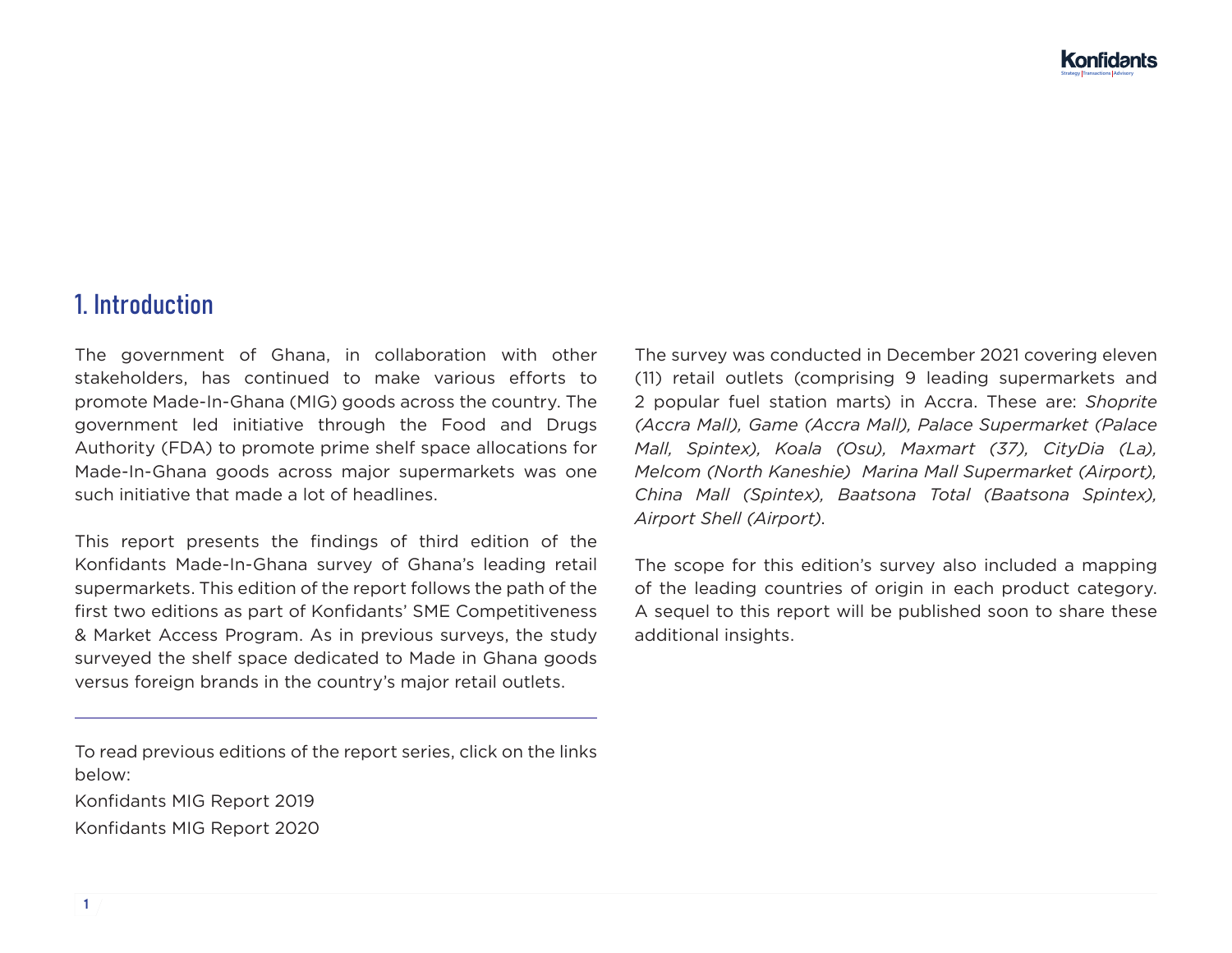# 2. Summary of Findings

• Key Numbers



- Similar to previous editions of the survey, the percentage of Made-in-Ghana (MIG) brand count in the supermarkets saw a marginal increase in the latest survey. Across all 11 supermarkets combined, Made in Ghana brands constituted 31% of the 20 selected product categories while foreign brands comprised 69%. The MIG share was 18% in the 2019 survey and 26% in the 2020 survey. The improved performance of MIG compared to previous editions is not due to a significant increase in the absolute count of MIG brands on the shelves but rather a significant decline in the number of foreign brands on the shelves compared to previous years.
- Total brand count declined for the first time (since the survey began in 2019) as a result of a significant drop in the foreign brand counts. Total brand count declined by 723 (9.7%)

and 1,244 (15.6%) relative to the 2019 and 2020 surveys, respectively. The reduction is entirely attributable to significant decline in foreign brand counts; 1461(24%) and 1296 (22%) decline compared to 2019 and 2020 respectively. The severe COVID-19-induced global supply chain crisis of the past 2 years (particularly 2021) is the most likely explanation for the marked decline in the foreign products sold across the leading retail chains in the country.

- The top five (5) performing Made in Ghana product categories are; Egg (63.19%), Water (59.81%), cooking oil (46.84%), Fruits & Vegetables (48.85%), Sugar & Salt (40.23%). The worst performing Made in Ghana product categories are: Noodles & Pasta (6.8%), Wooden Products & Utensils (7.75%), Biscuits & Confectionery (11.12%), Beauty Creams & Oils (16.2 %), Drinks (17.13%)
- Products classified as Semi-processed contributed 33.7% of the total Made-in-Ghana count. As has been the trend, a significant share of the MIG brands (40.9%) is in goods that can be described as Unprocessed(mostly agro-food products) while 28.48% of the MIG brands are processed/ manufactured goods.
- Airport Shell, Game and Baatsonaa Total are, respectively, the three leading supermarkets with the best MIG performances while Koala, Palace and Marina recorded the worst MIG performances.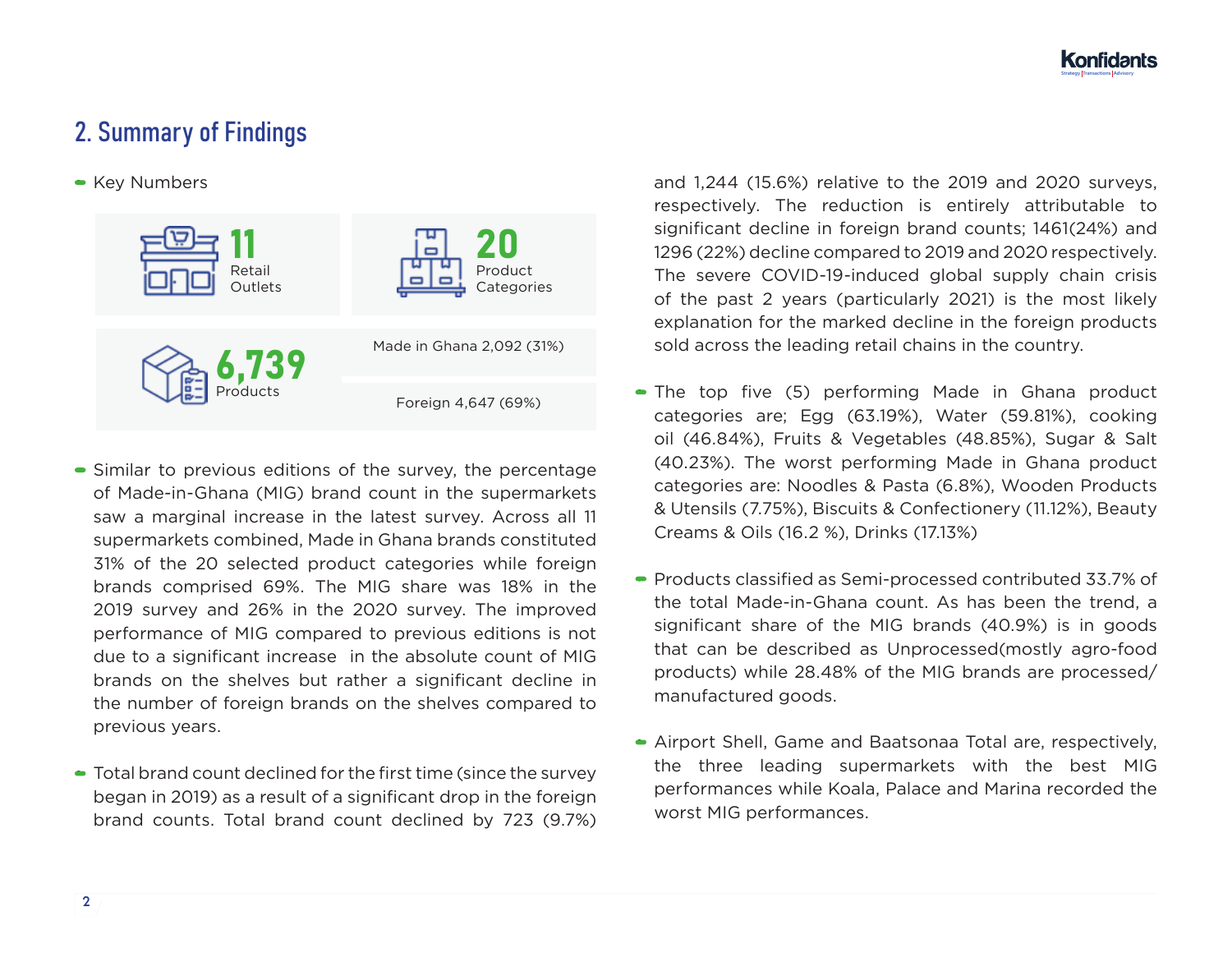# 3. Product Category Highlights & Specific Product Performances

#### **Figure 1:** Percentage of Made In Ghana Vs Foreign Goods on the Sale in 11 of Ghana's Top Supermarkets in Selected Product Categories



*Retail Outlets Surveyed: Shoprite (Accra Mall), Game (Accra Mall), Palace Supermarket (Palace Mall, Spintex), Koala (Osu), Maxmart (37), CityDia (La), Melcom (North Kaneshie) Marina Mall Supermarket (Airport), China Mall (Spintex), Baatsona Total (Baatsona Spintex), Airport Shell (Airport)*

*Source: Konfidants, Made-In-Ghana Survey, December 2021*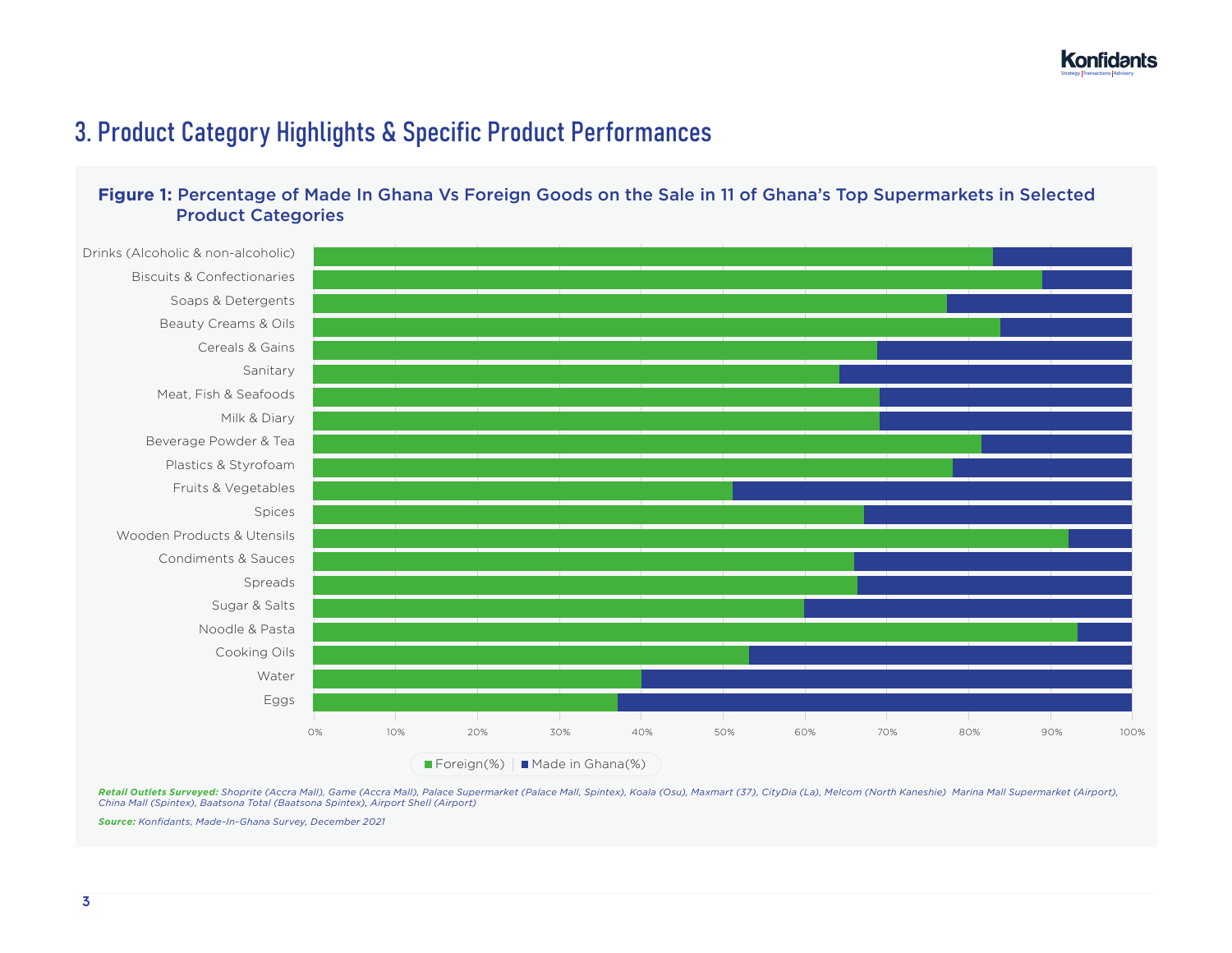# Sugar Yoghurt Toilet Tissues Table Napkins (Tissues) Fruits & Vegetables (Precut & Package) Water Eggs Roots & Tubers Shito Palm Oil 0% 10% 20% 30% 40% 50% 60% 70% 80% 90% 100%  $\blacksquare$  Foreign(%)  $\blacksquare$  Made in Ghana(%)

### **Figure 2:** Products Where Made-in-Ghana Brands Constitute at Least 50% of All **Brands**

*Retail Outlets Surveyed: Shoprite (Accra Mall), Game (Accra Mall), Palace Supermarket (Palace Mall, Spintex), Koala (Osu), Maxmart (37), CityDia (La), Melcom (North Kaneshie) Marina Mall Supermarket (Airport), China Mall (Spintex), Baatsona Total (Baatsona Spintex), Airport Shell (Airport)*

*Source: Konfidants, Made-In-Ghana Survey, December 2021*

- The number of products in which MIG counts constituted at least 50% has dropped from 15 to 10.
- The products that have dropped out of the 'at least 50 percent' basket, relative to the last edition of the report, are; Margarine, Peanut butter, Honey, Oats, Milk Powder.
- Palm Oil has maintained its position as best performing product -recording 100% MIG count for the third consecutive time.
- Chocolate, Fruit Juice, Salt and Rice are still conspicuously yet to make the '50 percent or more MIG' basket since the inception of the survey in 2019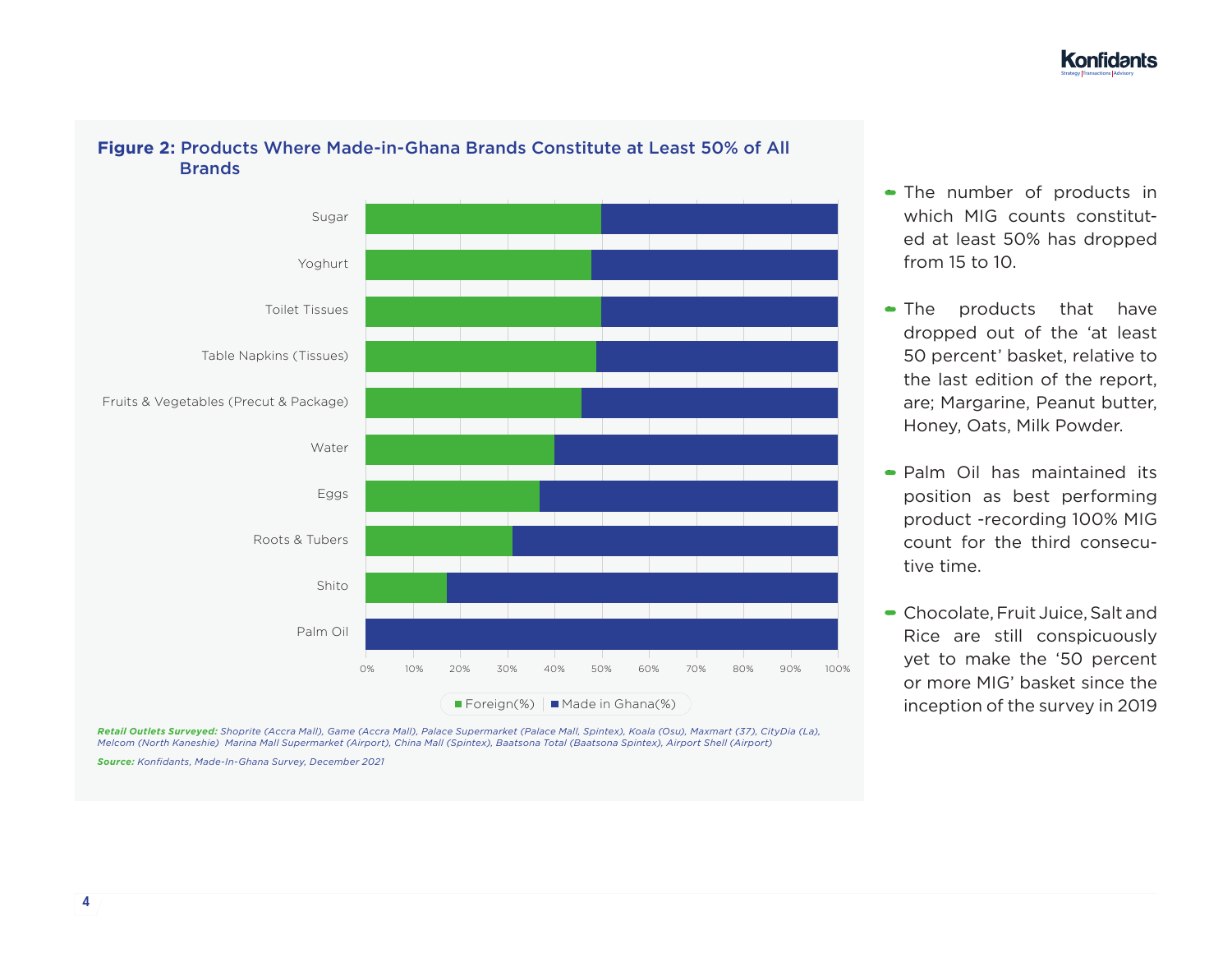

#### **Figure 3:** Products Where Made-in-Ghana Brands Constitute Less than 15% of All Brands Stocked

*Retail Outlets Surveyed: Shoprite (Accra Mall), Game (Accra Mall), Palace Supermarket (Palace Mall, Spintex), Koala (Osu), Maxmart (37), CityDia (La), Melcom (North Kaneshie) Marina Mall Supermarket (Airport), China Mall (Spintex), Baatsona Total (Baatsona Spintex), Airport Shell (Airport)*

*Source: Konfidants, Made-In-Ghana Survey, December 2021*

- The number of products in which MIG counts recorded <15% has increased to 17 (from 14 in the 2020 survey).
- There are 7 new entrants into this category; Hair creams & Oils, Non-disposable plastic plates, Pasta, Ladles, Chopsticks, PET Bowls and Soy milk
- 4 products namely Vegetable Oils, Match Sticks, Sauces and Straw exited this category
- Except for Vegetable oils which narrowly escaped the 'less-than-15-percent' by recording 16.7 percent MIG, the remaining three (Match Sticks, Sauces and Straws) recorded 20% or more MIG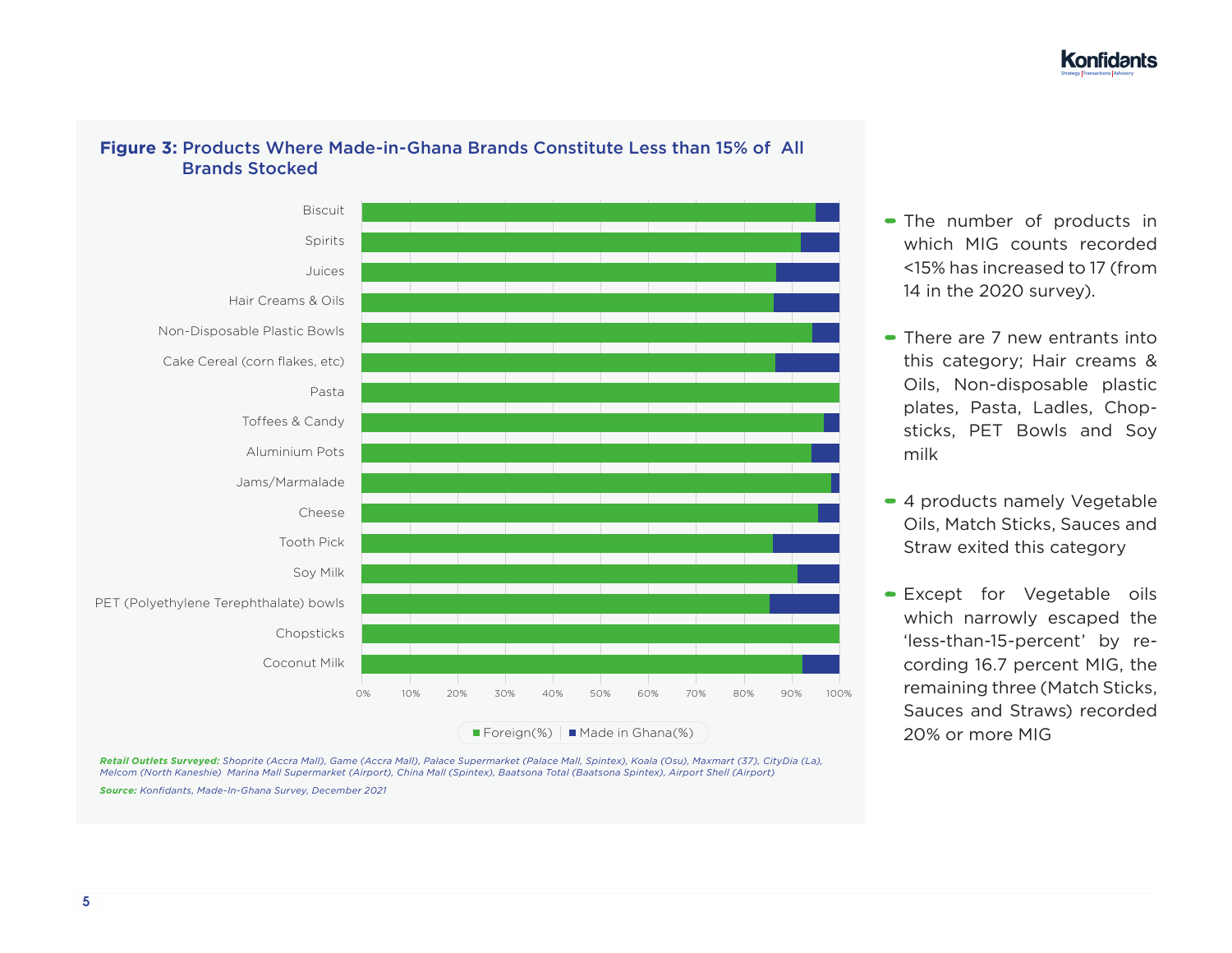# 4. How Supermarkets Performed

The overall performance of the 11 supermarkets in terms of MIG as a percentage of total brand stock is not significantly different from the last edition of the survey. Similar to the 2020 survey, none of the supermarkets crossed 35 percent for Made in Ghana goods.



- Except for Maxmart which dropped out of the top 3 to 6th place, Airport Shell and Game once again made the top 3 with Game still maintaining the second position.
- The number of supermarkets that crossed the 20% MIG has declined from 10 supermarkets in 2020 to 9 in 2021.
- Marina and Palace Supermarkets have the least MIG stock. Both recorded less than 20% stock of MIG once again.
- Marina Mall maintains the least stock of MIG, with a decline from 19%, in the previous edition, to 18%.
- Game's relatively good performance is highly influenced by high unprocessed MIG stock.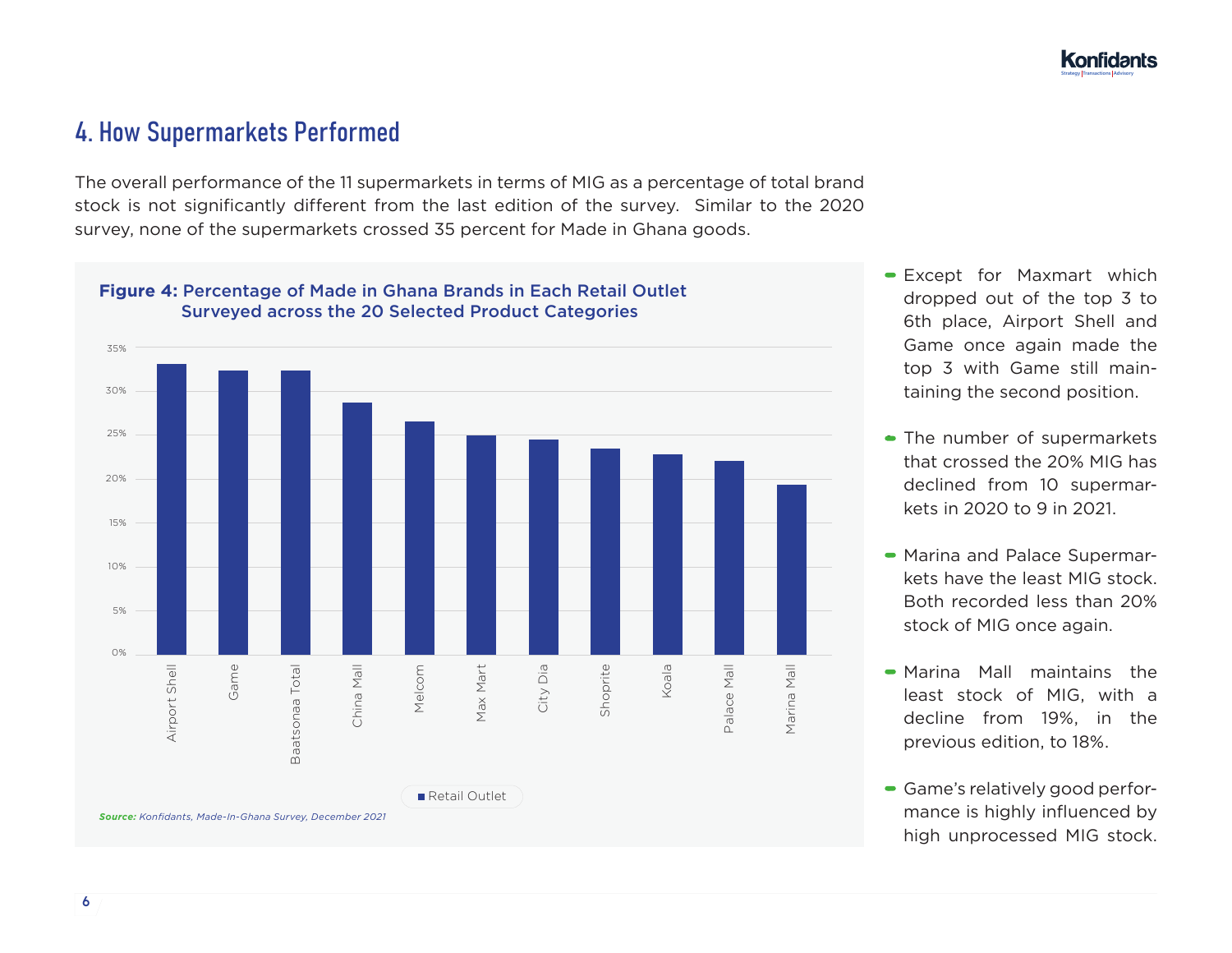

#### **Figure 5:** Breakdown of Made-in-Ghana Brands Stocked in Each Supermarket by Level of Value Addition

*Source: Konfidants, Made-In-Ghana Survey, December 2021*

• China Mall leads in both semi-processed (41.5%) and processed/manufactured (38.18%) MIG goods on display. This is however not surprising as products in the unprocessed product category generally constitute an insignificant proportion of goods sold at China Mall compared to other shops.

- Airport shell had the second highest unprocessed MIG products on display (48.5%)
- More than half of Game's MIG stock are unprocessed products (50.84%)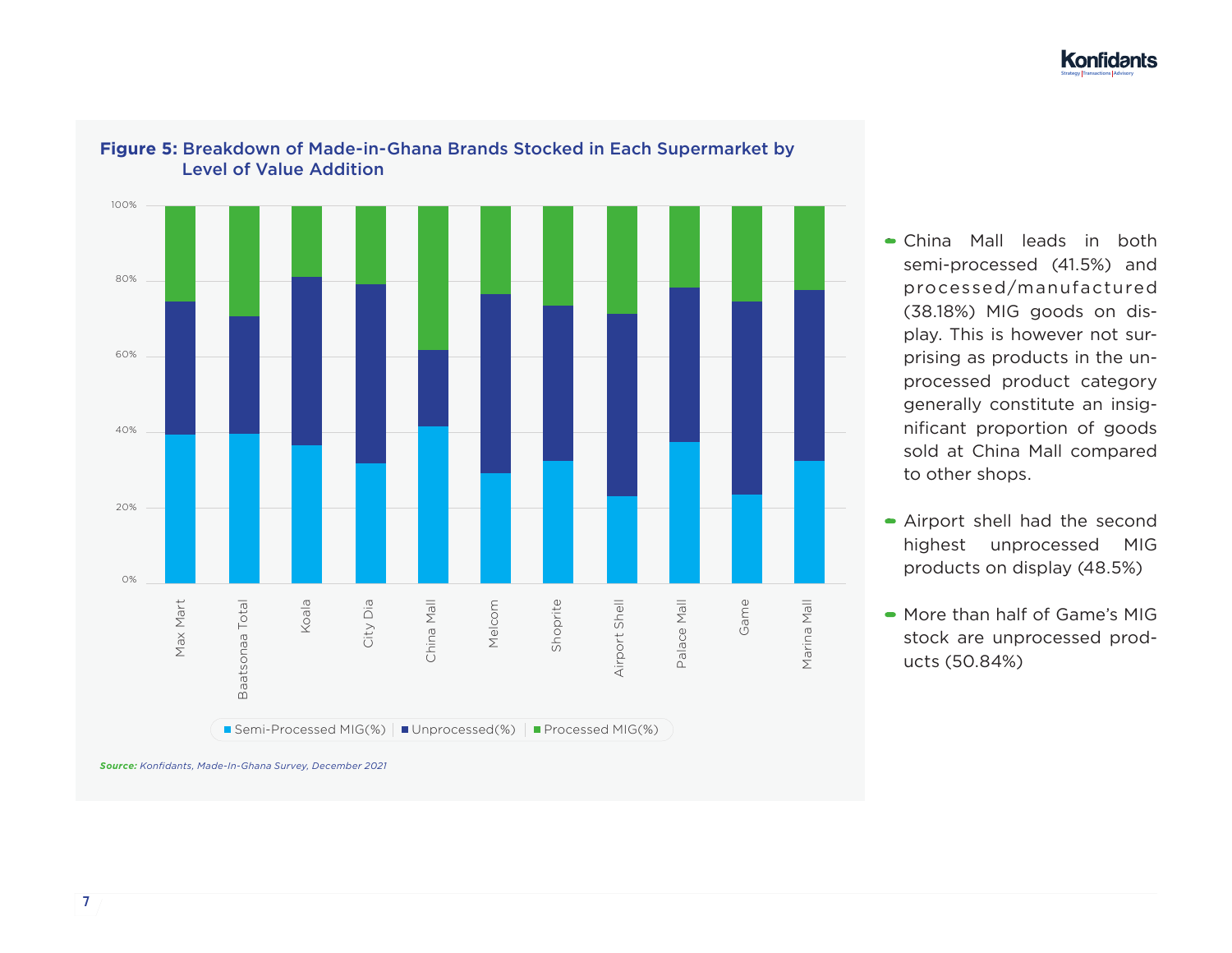# 5. The Journey So Far: 2019–2022: How this Year's Findings Compare with Previous Surveys



- Between 2019 and 2020 the performance of MIG brands increased from 18% to 26% by 8 percentage points
- In 2021, the MIG brand performance increased to 31% - a 5 percentage points increase.
- Processed/manufactured goods have contributed the least to MIG brand performance since the surveys began.
- Processed/manufactured products such as fruit juice, aluminium pot, coconut, spirits, and biscuits have consistently recorded less than 15% of MIG brands on display since 2019. This means that over 80% of all Made in Ghana brands in the supermarkets are unprocessed/non-manufactured goods (mostly agrofood products)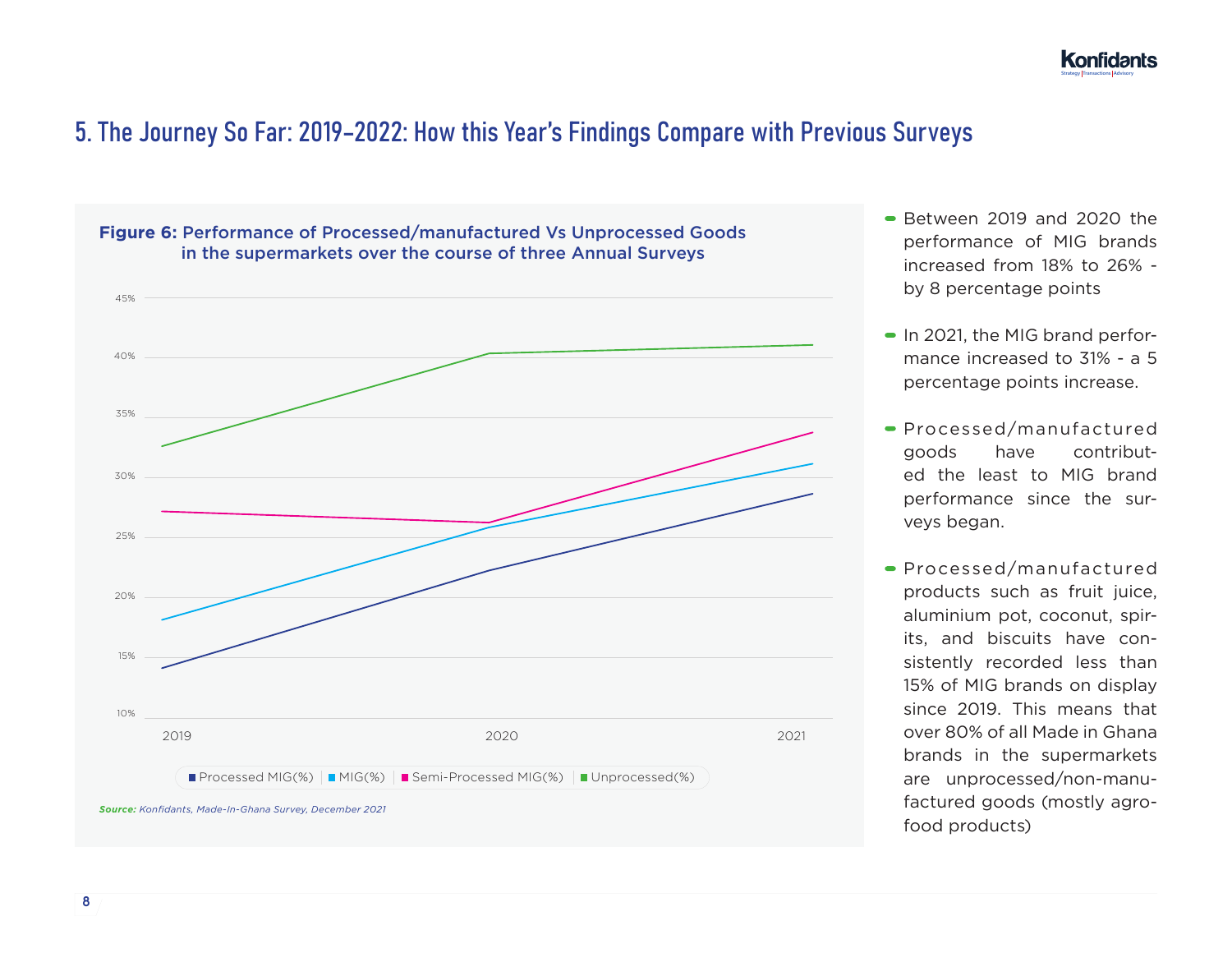#### **Table 1:** Made-in-Ghana Performance of the Product Categories over Three Annual Surveys

| <b>Year Product Category</b>          | 2019<br>$MIG(\%)$ | 2020<br>$MIG(\%)$ | 2021<br>$MIG(\%)$ | <b>Total</b><br>$MIG(\%)$ | MIG(%) by Year |
|---------------------------------------|-------------------|-------------------|-------------------|---------------------------|----------------|
| <b>Beauty Creams &amp; Oils</b>       | 6%                | 31%               | 29%               | 16%                       |                |
| Beverage Powder & Tea                 | 15%               | 25%               | 17%               | 18%                       |                |
| <b>Biscuits &amp; Confectionaries</b> | 9%                | 7%                | 18%               | 11%                       |                |
| Cereals & Gains                       | 16%               | 33%               | 37%               | 31%                       |                |
| <b>Condiments &amp; Sauces</b>        |                   | 27%               | 40%               | 34%                       |                |
| Cooking Oils                          | 80%               | 53%               | 34%               | 47%                       |                |
| <b>Drinks</b>                         | 13%               | 16%               | 23%               | 17%                       |                |
| Fruits & Vegetables                   | 45%               | 52%               | 51%               | 49%                       |                |
| Meat, Fish & Seafoods                 | 37%               | 33%               | 44%               | 36%                       |                |
| Milk & Diary                          | 28%               | 36%               | 28%               | 31%                       |                |
| Noodle & Pasta                        |                   | 6%                | 7%                | 7%                        |                |
| Plastics & Styrofoam                  | 24%               | 8%                | 42%               | 22%                       |                |
| <b>Sanitary Products</b>              | 28%               | 38%               | 41%               | 36%                       |                |
| Soaps & Detergents                    | 8%                | 35%               | 32%               | 23%                       |                |
| Spices                                | 30%               | 36%               | 34%               | 33%                       |                |
| Spreads                               | 35%               | 45%               | 25%               | 34%                       |                |
| Sugar & Salts                         | 49%               | 44%               | 31%               | 40%                       |                |
| Water                                 | 56%               | 60%               | 63%               | 60%                       |                |
| Wooden Products & Utensils            |                   | 8%                | 8%                | 8%                        |                |

- Cooking oil, sugar and salt have consistently declined in MIG brands on display since 2019, with cooking oil having the sharpest decline.
- Biscuits & Confectionary, Plastics & Styrofoam, Meat/Fish & Seafood declined in 2020, but have increased significantly in this edition of the survey.
- Drinks and Water have been on a steady rise since the inception of the report.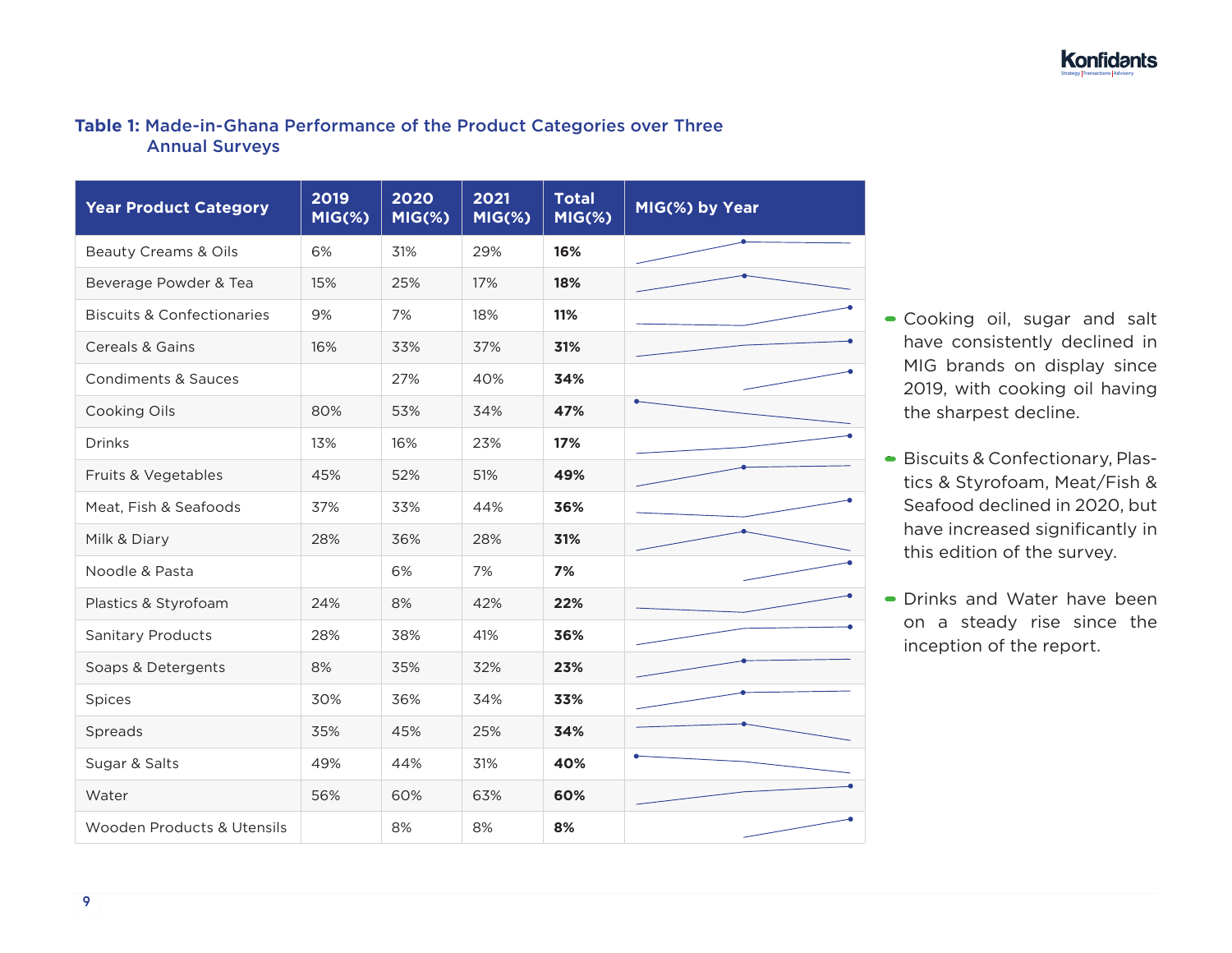# 6. Impact of COVID-19 Induced Global Supply Chain Crises on Foreign Brands: a window of opportunity for local suppliers?

As noted earlier, the 2021 total brand count was the least since the inception of the survey. The decline in total of number brands counted was entirely as a result of a significant decrease in foreign brand counts. In fact, much of the increase in the Made in Ghana share from 26% in 2020 to 31% is attributable to this decline in the foreign share. Although, we are unable to sufficiently explain the decline in the foreign brands, we are compelled to believe that the severe COVID-19 induced global supply chain crisis of 2021 is a major contributory factor. During the survey, it was found that some of the major supermarkets had nearly empty shelves in several of the product categories. Attempts to reach officials of these supermarkets for an explanation proved futile.

If the improved share of Made in Ghana from 26% to 31% is indeed the result of global supply chain crisis, then the improvements recorded may not be sustainable once global supply chain bottlenecks resolve – as indeed they will with passage of time. On the other hand, this opens a window of opportunity for local producers to aggressively convince the supermarkets of their capacity to be alternative suppliers, and eventually replacement suppliers for certain goods.

However, we doubt the willingness of the supermarkets to easily abandon their existing sourcing arrangements for local options in the face of temporary disruptions. The supermarkets are bound to all manner of pre-existing international sourcing arrangements that give them comfort, predictability, volumes, international brands and quality standards, and cheaper financing terms. Even the most competitive local suppliers will always be disadvantaged in the face of these FMCG industry forces.

## 7. Supermarkets' 30 to 90-day Payment Policy continues to be a major challenge to local suppliers

As we have noted in previous reports, one major constraint for many Ghanaian MSMEs trying to get their products on supermarket shelves has been the supplier payment policy of the supermarkets. The payment period typically ranges from 30 days to 3 months -- which is standard international practice for big retailers. Such long periods of payment however lock up working capital and severely disrupts cash flow and operational efficiency of MSMEs. Our interaction with

local producers and suppliers reveals that this payment arrangement is a major deterrent for MSMEs who wish to penetrate the fast-growing FMCG market in these leading supermarket chains. Even for those who have penetrated the supermarkets, some deliberately limit quantities and volumes, however high the quantity demanded. This is to minimise the impact of long payment periods on their working capital and cash flows.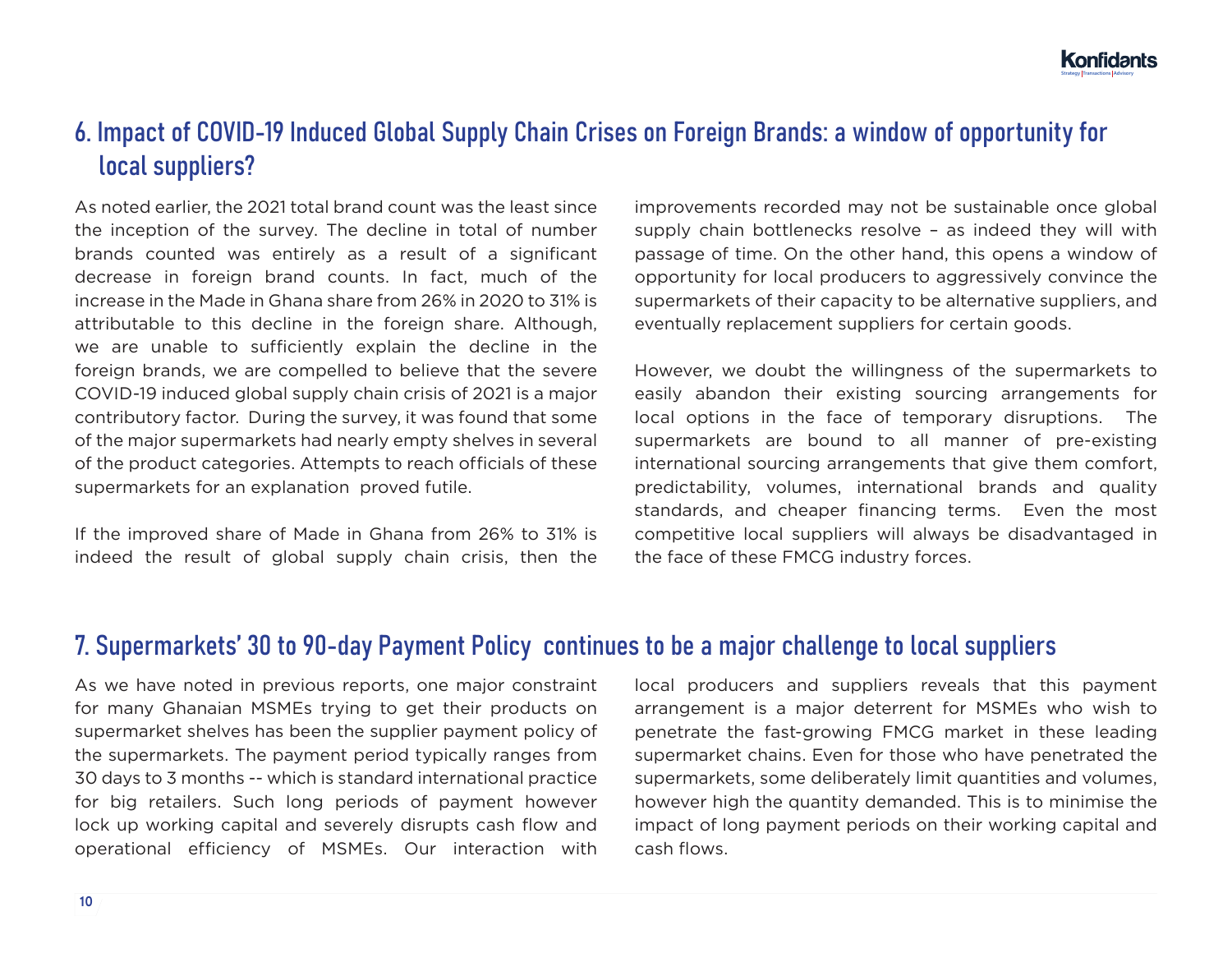### 8. Conclusion and Recommendations

In conclusion, findings of the 2022 edition of the report (based on the December 2021 survey) are not significantly different from the findings from the 2019 and 2020 surveys. As previously highlighted, although the performance of Made in Ghana products (measured as percentage of total brand count) in the current report is the best of the three annual surveys conducted so far, the performance was not necessarily due to marked superior performance compared to former years. The high performance is primarily due to the large decline in foreign goods on the shelves. We therefore reiterate much of the recommendations from previous reports:

• To improve shelf space of Made in Ghana across retail outlets, there is the need for policy makers and key stakeholders to review current efforts being made to increase shelf presence of Made-In-Ghana goods, to ensure these efforts are holistic, dealing with the very roots of the problem and ensuring that any results attained are not just at face value but are deeply impactful and sustainable. There is the need to go beyond the sole FDA led approach to a multi-stakeholder approach. The Ministry of Trade and Industry with its agencies such as the Ghana Enterprises

Agency (Formerly NBSSI), National Entrepreneurship Innovation Program (NEIP), Ghana Standards Authority should collaborate with the FDA and other stakeholders such as industry associations (e.g., Association of Ghana Industries), GIPC, the supermarkets, MASLOC, and financial institutions towards a holistic policy and program framework to improving shelf space of Made in Ghana. This should be evidence based -such as setting a target for a minimum threshold for Made-In-Ghana goods across the supermarkets within a specified period.

• The overall competitiveness of MIG products (and manufacturers) need to be improved. . Local small producers will need support to make their products more competitive in quality, standards certifications, branding, pricing and financing. Innovative financing options by financial institutions and the supermarkets could provide invoice receivable financing solutions that can assist small suppliers to comfortably adjust to the long payment cycles of the supermarkets.